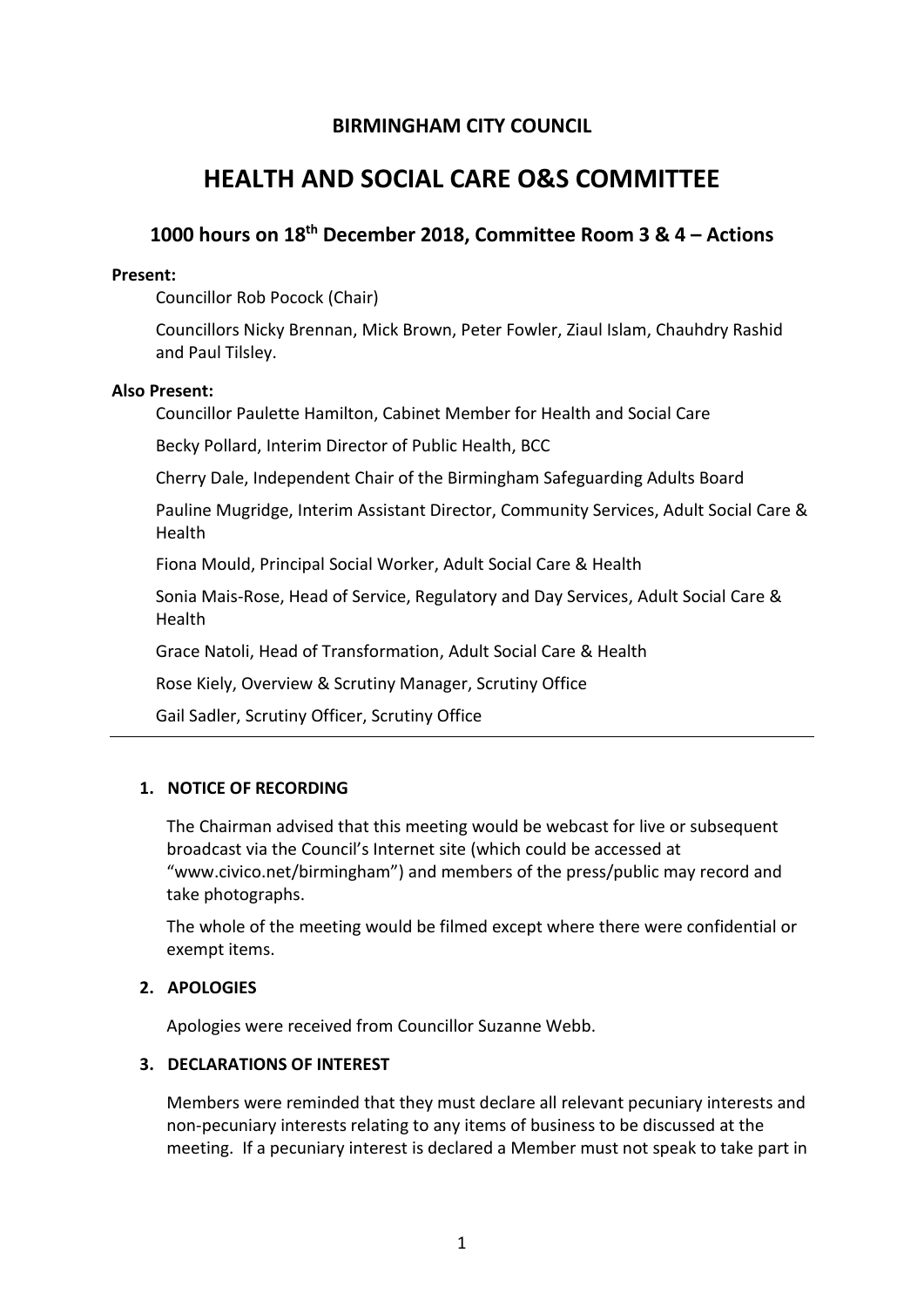that agenda item. Any declarations will be recorded in the action notes of the meeting.

No declarations were received.

# **4. ACTION NOTES/ISSUES ARISING**

Councillor Tilsley asked that his name be recorded against the resolution under agenda item 5 requesting **a breakdown of the 600+ out of area placements by category**.

The action notes of the meeting held on 20<sup>th</sup> November 2018 were agreed.

The following matters have arisen since the committee last met:

- Under item 4 STP/CCG boundaries with regard to West Birmingham. A meeting took place on 5th December with NHS England and representatives from Sandwell and West Birmingham CCG, Birmingham and Solihull CCG, Councillor Paulette Hamilton and Councillor Pocock. A copy of a letter received from NHS England following that discussion was tabled which recognises the concerns that the HOSC has raised and will be addressed in a review which could potentially result in the consolidation of the boundaries of Birmingham into a single Birmingham and Solihull STP by April 2020.
- Under item 5 Substance Misuse: Birmingham's Adult Treatment Services (CGL) - additional data requested by the committee will be circulated by the end of the week. Following analysis of this information the committee can identify any further information they may require when conducting a site visit which will be arranged in the New Year.
- Under item 8 Councillor Pocock raised a question regarding **PI19 Fraction of mortality attributable to particulate air pollution** and why it was 'particulate' air pollution and not nitrogen oxides. Councillor Pocock confirmed that this has now been taken up by an Indicators Working Group of the Coordinating O&S Committee who are looking at all performance indicators and a report will be taken back to Coordinating O&S Committee in January/February 2019.

# **5. BUDGET CONSULTATION 2019+**

Councillor Paulette Hamilton (Cabinet Member for Health and Social Care) and Becky Pollard (Interim Director of Public Health) presented an overview of the budget consultation document in the wider context and, more specifically, the budget savings proposals for Adult Social Care and Health and Public Health.

Becky Pollard also provided information on the Public Health proportional spend for the April 2017-March 2018 financial year.

During discussions, members raised the following points in relation to each of the budget savings proposals listed below:-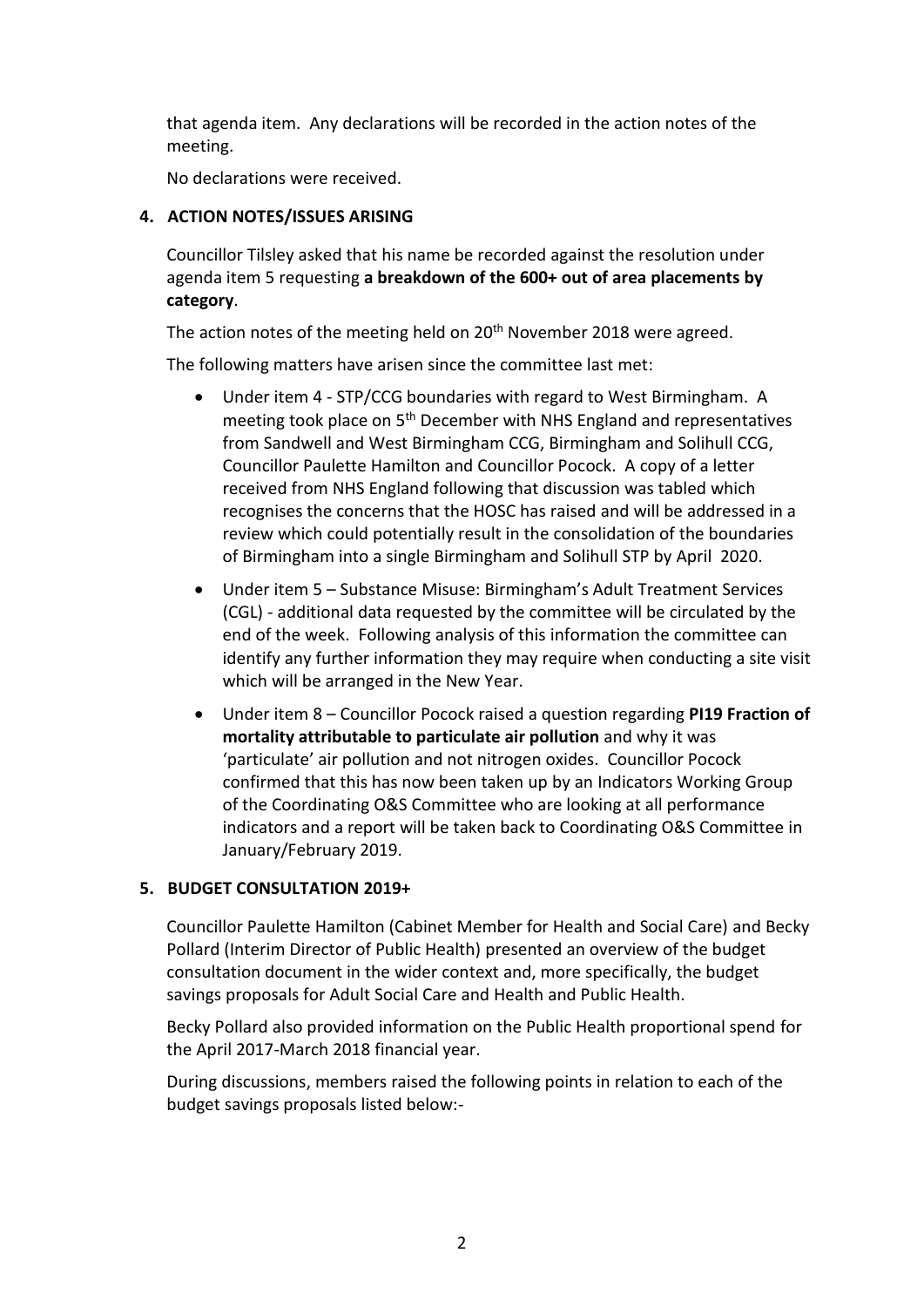#### **AD101A 19+ Funding of Equipment Loan Store**

- Members questioned the use of capital resources as opposed to revenue or the Better Care Fund (BCF). It was unclear if the BCF came from the capital resource budget and, if so, what was the amount of capital resources that could have been used elsewhere? The Cabinet Member said this service was currently funded through the BCF but going forward a figure had been negotiated with the Health Service to provide funding. A response to the questions on the capital resource budget was not available at the time but a written briefing would be provided by Interim Director of Adult Social Care and Health.
- $\bullet$  It was noted that this service brought in an income of £4.479m in 2018/19 and the Cabinet Member was asked if there were other opportunities in other services where it might be possible to generate income from external funding. The Cabinet Member confirmed there were many different streams of funding and referred, in particular, to European funding that had recently been secured to support some of the non-statutory services.

# **AD101B 19+ Funding for Assistive Equipment**

- A comment was made that delays in providing equipment can result in delayed transfers of care.
- There were two questions with regard to the Equipment Loan Service:
	- o Is equipment reclaimed when it is no longer required?
	- o Does the Loan Service record what equipment is on loan and to whom in order that it can be reclaimed and redistributed?

In response, the Cabinet Member confirmed that the equipment is reclaimed but did not have the level of detail required regarding the operational process. It was agreed that the Cabinet Member would request a briefing note from the department to be circulated to the committee.

#### **AD102 19+ Bharosa Service Birmingham**

• In response to a question about the word 'assumed' in relation to the text '... it is assumed that the service will be directly funded by Public Health ...', members were told that options were being considered about how the service will be delivered in the future and this may not be through the Council. The Chairman asked for confirmation from the Cabinet Member that there is a commitment from the Council to fund the service through the Public Health budget until other options have been developed, which was agreed.

#### **AD103 19+ HIV/TB Support**

 Support was given for the decision not to discontinue the service but concern was raised that there should be on-going support for HIV/TB sufferers particularly those who were homeless, not registered with a GP or asylum seekers. Members were told that discussions were taking place with service users, the provider, NHS commissioners and voluntary sector to better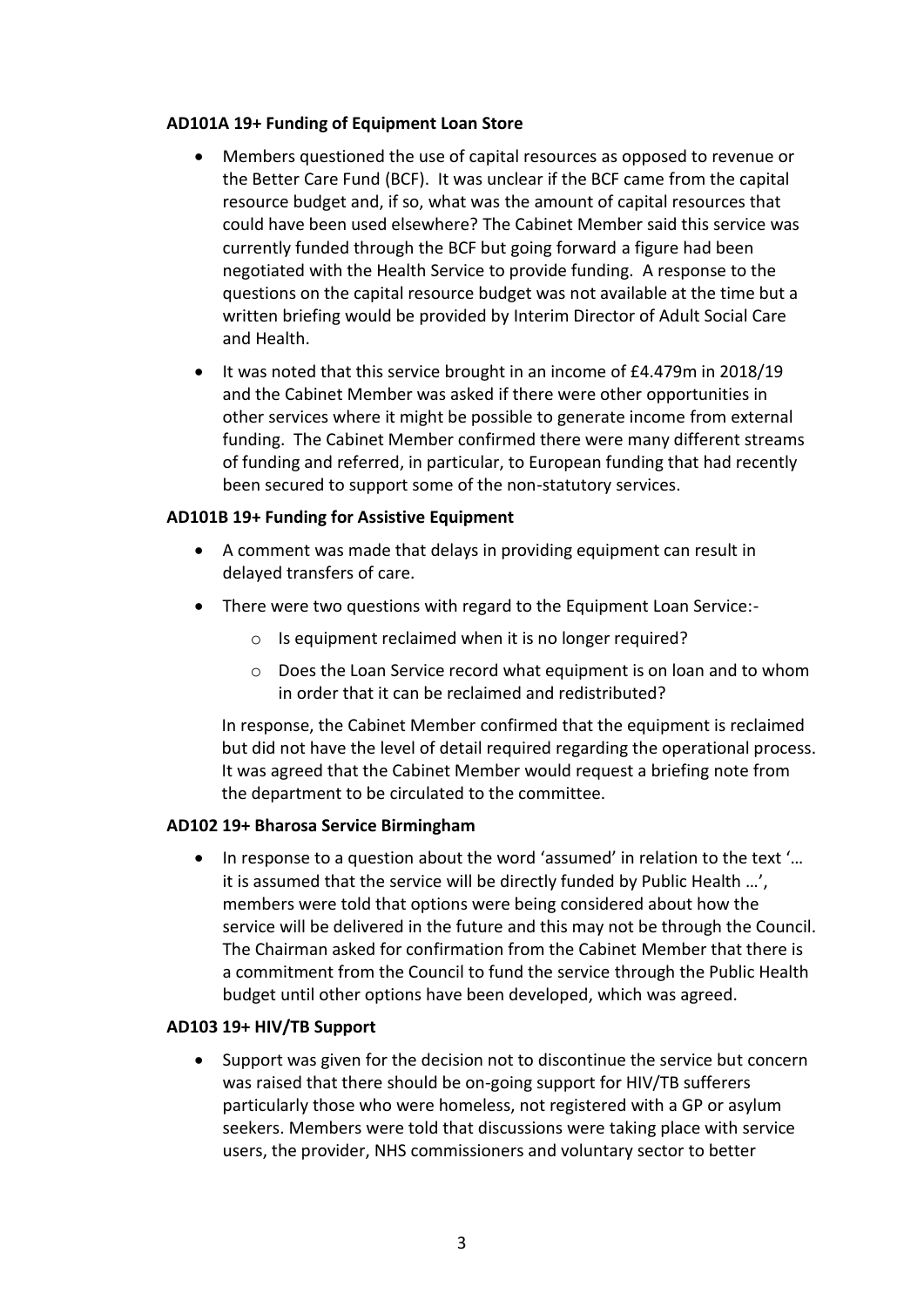understand how else the service can be delivered. Further consultation will take place going forward.

# **AD104 19+ Fees and Charges Review**

• Clarification was sought about the definition of the word 'necessary' when referring to the text '.... allow the person to keep enough benefit to pay for necessary disability related expenditure'. It was pointed out that the Council may have one perception and service users may have a different perception. In response, members were told that consultation was taking place with service users to see what they deem is 'necessary'.

Other issues raised included:-

- The Cabinet Member was asked what was the legal minimum amount of money that the Council must have in reserves to protect Adult Social Care and Health? The Cabinet Member did not have this information but a response would be sent to committee members.
- The timing of the public consultation, over the Christmas period, was also questioned. The Cabinet Member confirmed that there had been a lot of interest from the public. The consultation had been brought forward a month in response to complaints in previous years of it being held too late.
- Regarding the information provided on budget savings carried forward from Financial Plan 2018+, the Cabinet Member was asked to provide further detail on pension strain costs and the implications of budget cuts that are already in the system. The Cabinet Member said the pension strain costs are applicable to people who retire early and are able to access their pension and the costs associated with that. She also confirmed that some savings from previous years had not been met but mitigations had been put in place through the receipt of extra funding from government.

#### **RESOLVED**:

- The Cabinet Member agreed to provide the following information:
	- o AD101A 19+ Funding of Equipment Load Store
		- A response to the questions on the capital resource budget.
		- The legal minimum amount of money that the Council must have in reserves to protect Adult Social Care and Health?
	- o AD101B 19+ Funding for Assistive Equipment
		- A briefing note from the Equipment Loan Service regarding the operational process.
- That comments raised by the committee form part of a joint Scrutiny Committees response to the budget consultation.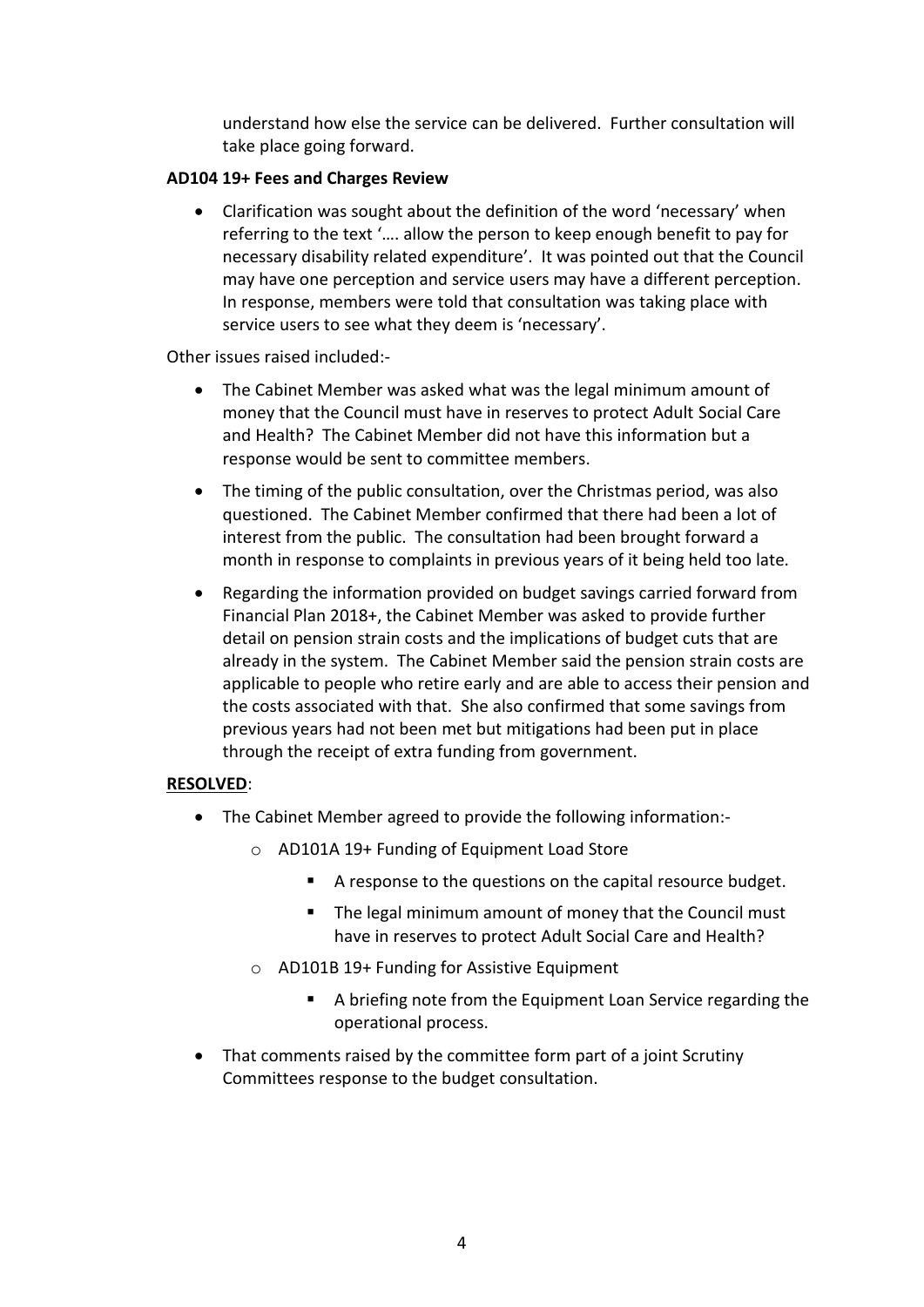# **6. BIRMINGHAM SAFEGUARDING ADULTS BOARD ANNUAL REPORT 2017-18**

Cherry Dale (Independent Chair of the Birmingham Safeguarding Adults Board) introduced the report and gave a brief overview of the purpose of the Board. Other sections highlighted from the report were:-

- Key safeguarding facts for 2017-18.
- Achievements i.e. 'What we said we'd do' and' What we did'. For example, in response to prevention/early intervention strategy commissioned some work on non-regulated accommodation.
- Focussed on:
	- o Transition from Children's to Adult's Services.
	- o Trauma Awareness and Domestic Abuse.
	- o Making Safeguarding Personal and Risk Enablement.
- Commissioned The Waiting Room Directory which has up to date access to information of health and wellbeing services within the City.
- How feedback is measured through assurance reports from partners, Forums etc. and audits on impact.

#### **RESOLVED:**

- Risk Enablement document to be circulated to members.
- A breakdown of geographic, demographic and socio-demographic data for each constituency is included in the next annual report.
- Information will be provided on The Waiting Room Directory.

# **7. THE NEW SOCIAL WORK MODEL IN BIRMINGHAM**

Pauline Mugridge (Interim Assistant Director, Community Services) and Fiona Mould (Principal Social Worker) presented a report which outlined the new constituency model for social work which will be rolled-out across the City over 18 months and should be in place by March 2019.

Members were told that the new model is built on 3 conversations which focus on what is important for an individual rather than completing a full eligibility assessment for everyone and, to date, 77% of referrals have been resolved in conversation 1. Work is being undertaken with the University of Birmingham to analyse data. Data for all constituencies should be available by March 2019.

#### **RESOLVED:**

- A further update report to be scheduled on the work programme early in the new municipal year.
- The report was noted.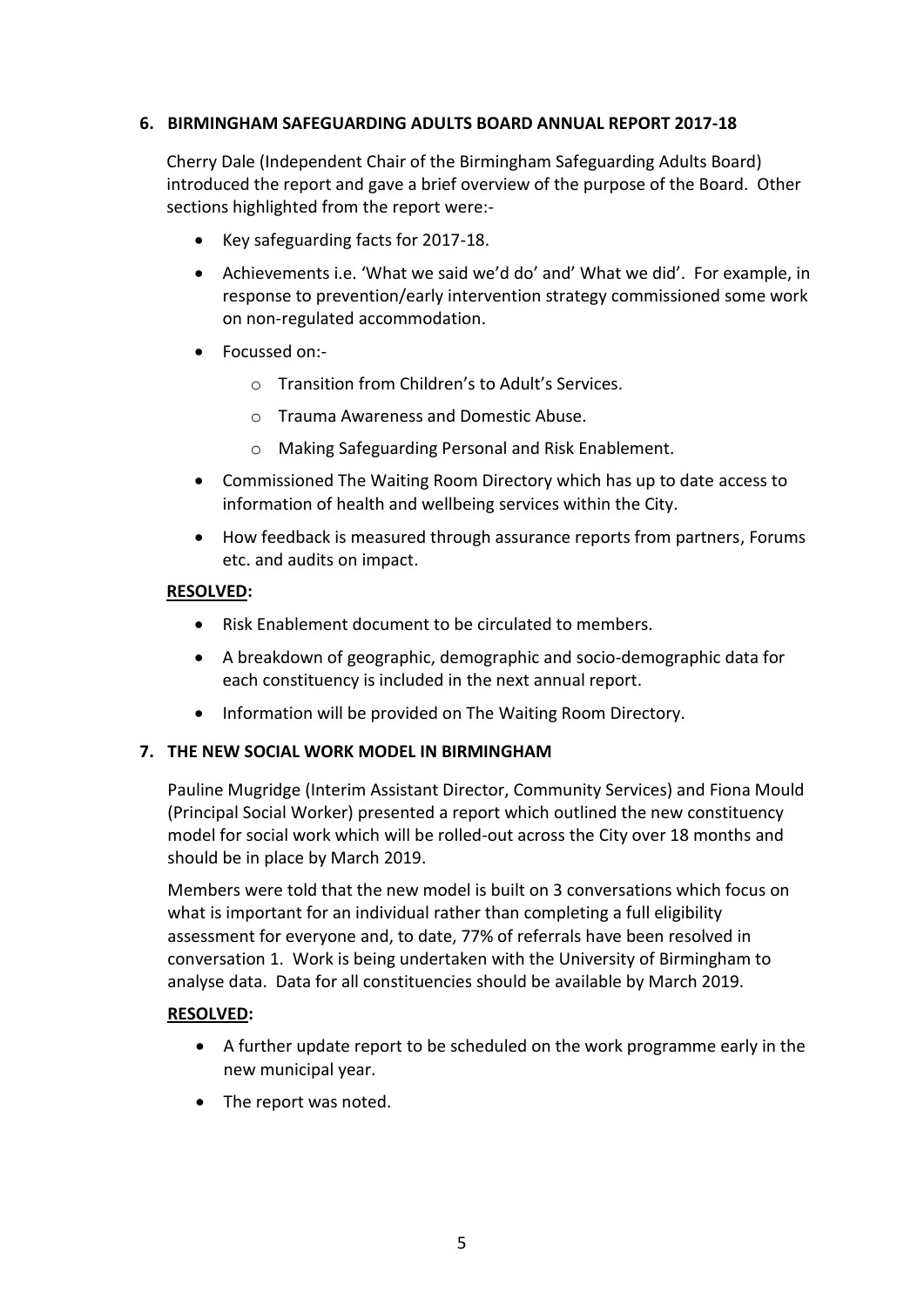# **8. UPDATE ON DAY OPPORTUNITIES STRATEGY**

Sonia Mais-Rose (Head of Service, Regulatory and Day Services) and Grace Natoli (Head of Transformation) attended the meeting to provide an update on the current status of the decision taken by Cabinet on  $31<sup>st</sup>$  July regarding the Day Opportunities Strategy. Also presented, were the findings of the work undertaken by the National Development Team for Inclusion.

Sonia Mais-Rose read out the following statement on behalf of Melanie Brooks (Assistant Director – Adult Social Care & Health) :-

- 1. The Day Opportunities Strategy that was considered by Cabinet on  $31<sup>st</sup>$  July 2019 was subject to legal challenge.
- 2. The Judicial Review proceedings were compromised by consent (on Counsel's advice) such that the decision has been quashed. It was further agreed that any documents relating to support provided by National Development Team for Inclusion (NDTi) would be disclosed. This means that further consultation will now have to take place in order to fill in gaps in the consultation that was carried out prior to 31<sup>st</sup> July 2018.
- 3. The service was always intent on conducting formal consultation following the development of a proposed new service model for day services. The proposed model would result in the reconfiguration of BCC run internal day centres. It was these two aspects that consultation was to be based on.
- 4. Following the legal challenge on the Day Opportunities strategy, it would make sense to wrap up all consultation activities in one namely: Day Opportunities Strategy, Proposed Day Service Model and the configuration for the BCC operated service.
- 5. The consultation will run from January to March 2019. The proposal is to present the consultation findings to Cabinet in June 2019. This would then be followed by the implementation of a proposed model, based on the outcome of the consultation.

In the discussion that followed, members made the following points:-

- Reassurance was sought that the existing services will continue with referrals and staffing as it currently stands pending the consultation process and a decision being made.
- What lessons have been learnt about how consultation is undertaken with services users at the right stages of the process especially vulnerable service users?
- Referring to the Fairways Day Centre, officers were asked what plans were in place to increase the number of people using the centre and the need to increase staffing, if necessary? Was there potential for those service users who had moved to another Day Centre to move back to Fairways if they so wished? In response, it was confirmed that, if it was deemed appropriate, along with other options that may be available, there is nothing to stop social workers referring a service user to that centre. If additional service users were